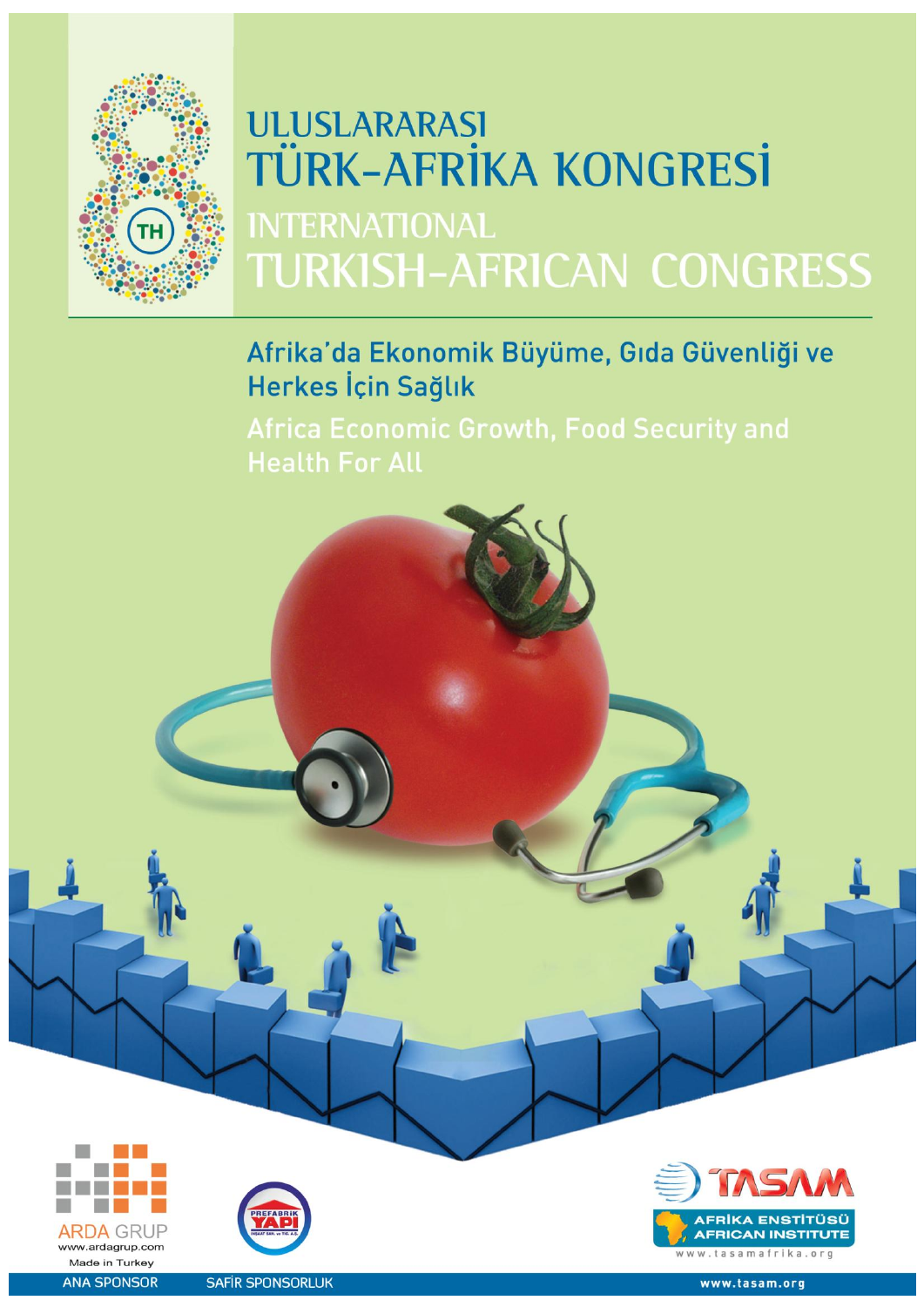

## **( STRATEGIC VISION DOCUMENT ) 8 TH INTERNATIONAL TURKISH - AFRICAN CONGRESS "Food Security" , "Economic Growth" and "Health for All" in Africa**

**( 16 - 17 April 2013, Accra - Ghana )**

Turkey's declaration of "Action Plan for the Opening Policy towards Africa" in 1998 accelerated Turkey's relations with African countries. Within this framework, "Development of Economic Relations with African Countries" strategy was adopted in 2003; Turkey declared 2005 as "Africa Year" and obtained "observer status" in African Union. Turkey was declared as the strategic partner of African Union in 2008 and became a member of Africa Development Bank. Turkey opened 19 new embassies in Africa between 2009 and 2012.

Turkey gives great importance to maintenance of peace and stability in Africa. Important developments in terms of economic relations and trade volume have been maintained with African countries in the recent years. Trade volume has increased six-fold to 20 billion dollars. 500 Turkish doctors and more than 100 medical personnel had worked in more than 20 African countries between 2007 and 2010.

Within this framework; more than 280,000 citizens from various African countries have been undergoing medical examination and Turkish doctors have performed cataract and dental surgeries on 53,000 African patients. Besides Turkish International Cooperation and Development Agency and Turkish Red Crescent supported African countries with food, medicine, etc. Turkey also provided African students with scholarships to support their education either in Turkey or in their own countries.

African countries appreciate Turkey's activities in the continent by supporting Turkey in international platforms. Also due to development of relations between Africa and Turkey, Africa's share in Turkey's foreign trade is increasing. In order to increase Turkey-Africa relations further in the upcoming term, three major issues have become prominent: Economic Growth, Food Security and Health for All.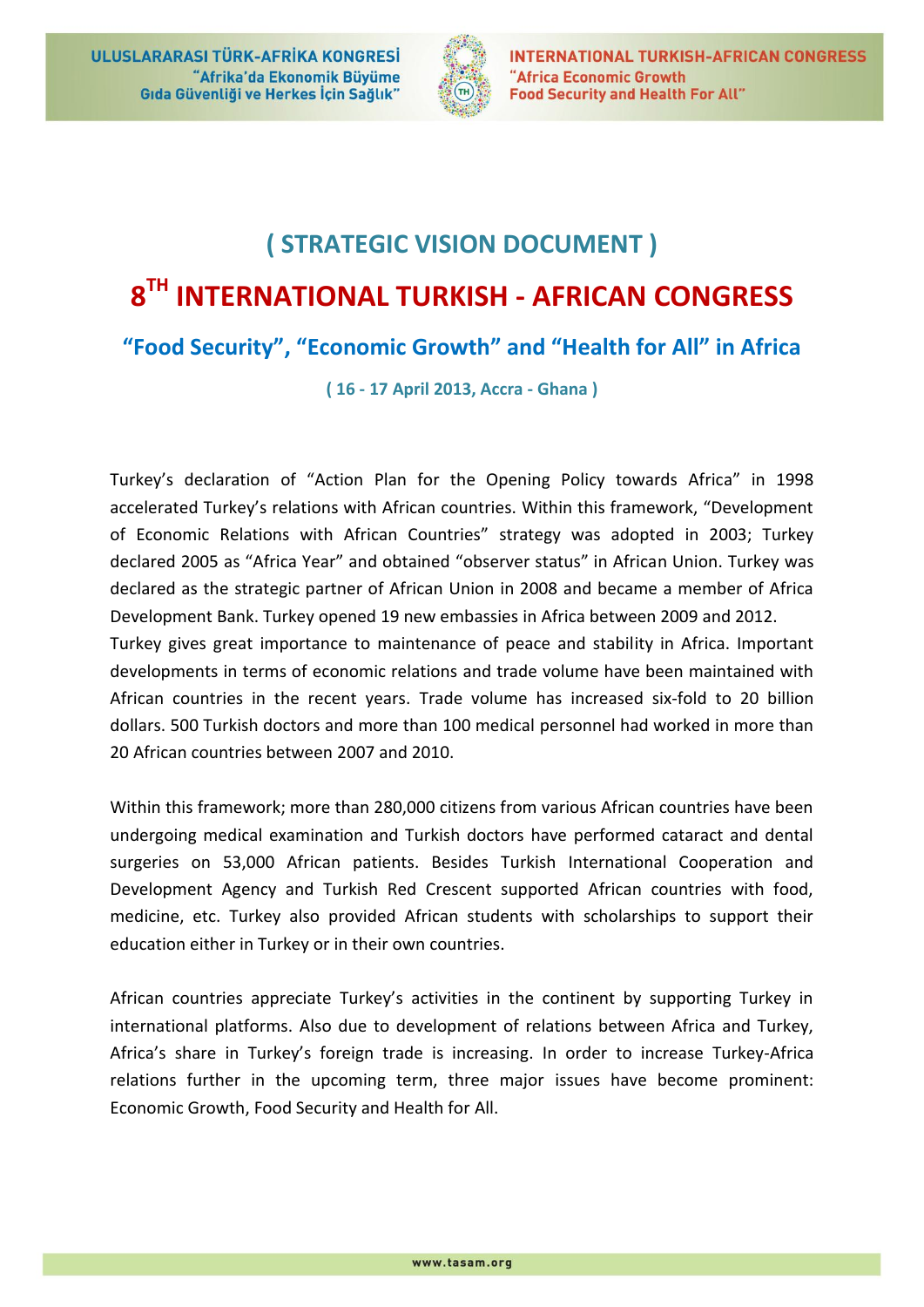ULUSLARARASI TÜRK-AFRİKA KONGRESİ "Afrika'da Ekonomik Büyüme Gıda Güvenliği ve Herkes İçin Sağlık"



## **Economic Growth**

In the second half of 20<sup>th</sup> century there were more civil wars and territorial warfare in Africa than any other continent in the world. This prevented newly decolonized African countries to achieve economical, social and humanitarian development and sustain necessary growth. Instability in continental level; prevented government institutions and private sector to develop and restricted investment or any other economic activity.

In order to secure sufficient growth in African countries; encouraging competition among medium and small scaled businesses, mobilizing the masses, preventing unfair distribution of income, developing human resources and economic reforms are needed. The current cooperation areas between Turkey and Africa need to be deepened, extended and new areas of cooperation should be provided so that Turkey can sustain its economical growth which it has achieved in the last ten years and Africa can overcome the difficulties in economic growth.

Sub-Saharan countries have achieved a growth trend of 5% in the last ten years which is promising. But the factors that are risk full for the growth trend should be decreased and this growth trend should be transformed into a "Development Process". Sustainable development should be applied to progress of food security and health in African countries.

#### **Food Security**

Hunger and poor nutrition are the main two obstacles to human development. Both hunger and poor nutrition are threats to human life and they prevent the basic elements of human development. In order for food security to be provided, individuals; should be able to reach qualified and sufficient food without interruption, store food properly, have adequate information about basics of nutrition and child care, and have purchase power for food and access to medical services. According to 2012 statistics; over 1 billion people -240 million of them from Sub-Saharan Africa- have been living below breadline.

Main obstacles to food security in Africa are; AIDS, climate changes, environmental degradation, conflicts and warfare, rapid population growth and budget deficits. All of these make life miserable for an average African. Although many countries have been successful on preventing hunger within the framework of U.N's Millennium Development Goals; the situation with regards to hunger is getting worse day after day in Sub-Saharan Africa.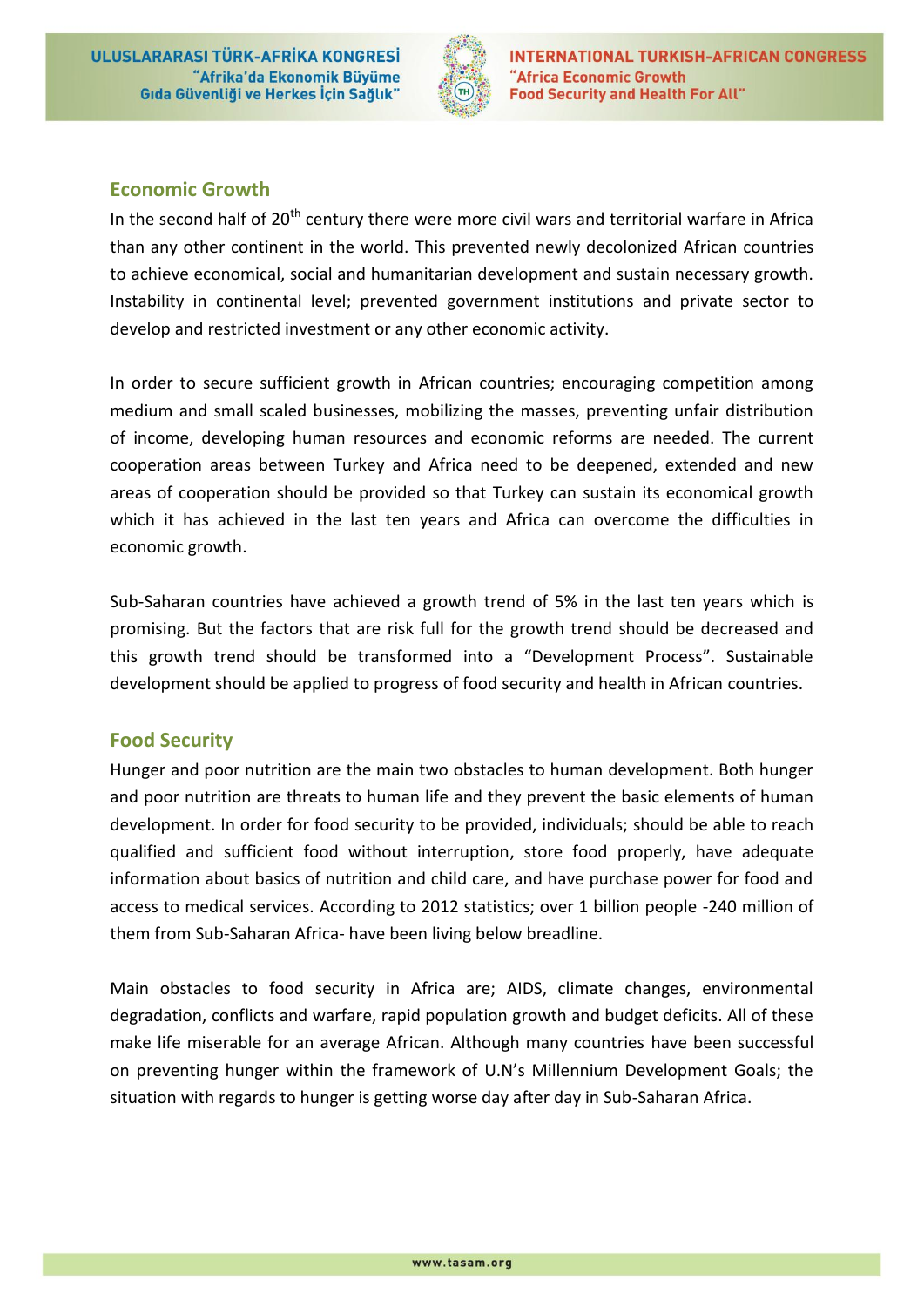

In order to maintain food security in Africa, agricultural productivity should be increased. Low level of education and expensive manure and seed prices make it necessary to invest on agricultural education, seed improvement and fertilizer industry in Sub-Saharan countries. Family Planning and education of girls are vital issues with regards to food security. Rapid population growth increases need for food in Sub-Saharan Africa. Besides low level of education among girls due to gender discrimination decreases agricultural productivity and threatens food security.

Improvement in status of women would increase agricultural production, development of food security and preventing poverty. Therefore participation of women in production and women health should be taken into consideration on investments and aid projects that aim Africa.

Donor organizations and development agencies to Africa emphasize on integration of agriculture, food and health sectors. Food security does not solely depend on production increase; it also depends on determining potential markets, effective use of water resources (irrigation and drinking water), increasing education opportunities, supporting producers, engaging civil society to food security, development of social justice and accountability, improving infrastructure, analyzing and conducting regional integration opportunities, benefiting from informatics and communication technologies, maintaining gender equality and development of human resources.

TIKA (Turkish International Cooperation and Development Agency) –operating in Africa as Turkey's institutional instrument- has been in a technological cooperation with friendly nations of Africa in order to improve their human resources and institutional capacity. TIKA has carried out educational and consulting activities which Turkey has more experience than African countries. These activities have been supported with various donations. TIKA also has funded infrastructural projects (irrigation and transportation), built hospitals and schools and restored historical and cultural structures. At the same time, TIKA has supplied humanitarian aid.

Turkey increased its economical and social aids to Africa especially to the sectors like health and education. Turkey's development projects for Africa between 2005 and 2010 mostly aim at improvement of social infrastructure. It is impossible to think food security separate from health. Therefore Turkey tries to cooperate with African countries to develop the concept of "Health for All".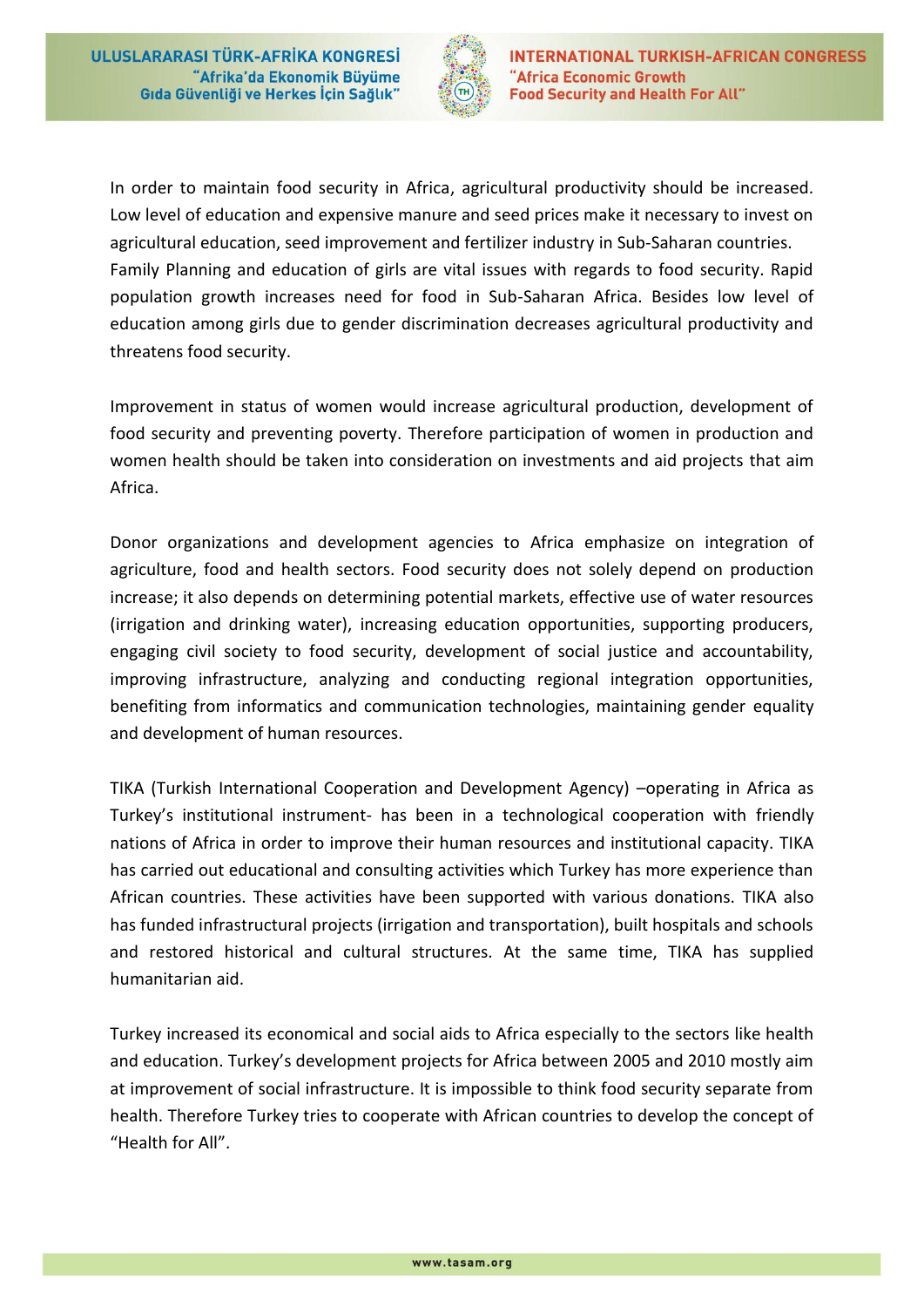ULUSLARARASI TÜRK-AFRİKA KONGRESİ "Afrika'da Ekonomik Büyüme Gıda Güvenliği ve Herkes İçin Sağlık"



## **Health for All**

Protection of human health and improving welfare are necessary for social and economical development. Due to population growth, proliferation of chronic diseases and new expensive treatment methods; health expenses are increasing and every country needs guidance on managing health services. Growing demand for high quality but economically sustainable health services makes development policies necessary.

Efficiency growth in the field of health can only be provided with coordination of education, housing, food and employment policies.

Countries which fail in financing health services, funding people who need expensive medical care and efficient use of resources cannot be successful in other fields. In order to increase the quality of health care, World Health Organization reports suggest; maintenance of enough resources, limitation of government's direct role in financing health services, improving efficiency, development of egalitarian policies and transportation, motivation of medical personnel and prevention of corruption.

Inequality in health system is at the highest level in Africa. Problems in health sector threaten not only people who do not have access to proper health care but all of society. In order to prevent these problems governments have taken several measures but they are insufficient.

Applied macroeconomic policies emphasize on technical details rather than development which causes limitation of investments on health sector. An egalitarian health care system should be provided for all to benefit from it.

Prioritizing policies in market economy and private sector at global and national levels prevent egalitarian policies in health sector. Most people even in South Africa do not have access to proper health care which is considered economically better than most African countries. The precautions are insufficient against diseases like AIDS which associate with Africa and these diseases are globally threatening.

It is impossible for health policies to reach their goals only with macro-level governmental policies. Therefore it is necessary for governments to coordinate with local authorities and carry out integration activities at individual level. In order to provide better healthcare for its citizens; countries which are insufficient in health services, need to find suitable partners in the international arena. Especially in order to finance their healthcare systems, African